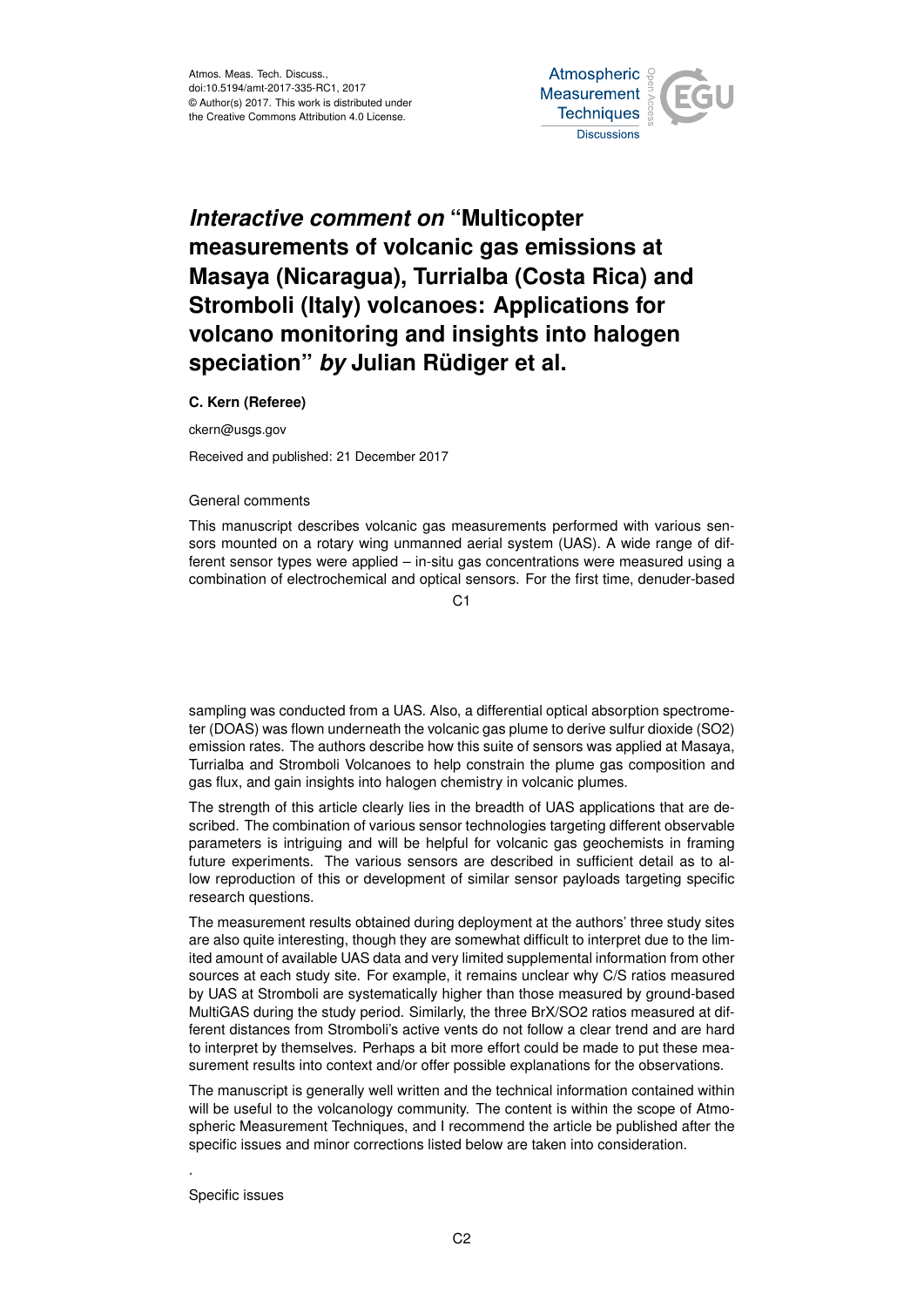Title – Currently, the main focus of the manuscript appears to be the implementation of various sensors for characterizing volcanic degassing on a UAS platform. This is also in line with the scope of AMT. Unless the results section is significantly expanded, you might consider changing the title to something along the lines of "Implementation of electro-chemical, optical and denuder-based sensors and sampling techniques on UAS for volcanic gas measurements: examples from Masaya, Turrialba and Stromboli Volcanoes". This seems to capture the manuscript's focus a bit better than the current title.

P1L32 – 'spatial and temporal proximity to explosions'? Is the spatial and temporal evolution of the C/S ratio actually discussed in the manuscript? It seems like this is a bit of a reach. Perhaps better to say that changes in the C/S ratio were observed that may have been associated with explosive activity at Stromboli?

P1L31ff – Why are only the results from Stromboli mentioned explicitly in the abstract? Perhaps the most important results for each study site could be mentioned?

P2L13 – 'It has been shown...' This is much too general of a statement. There are accounts of increased C/S prior to eruptions. However, the opposite has also been observed (e.g. at Poas, see your reference de Moor et al 2016b). Please clarify.

P2L27 – 'It was observed...' Again, I feel like this statement is too general. I think that recent measurements at Cotopaxi seemed to show an increase in BrO/SO2 during a period of continuous activity? Is this true? Dr. Bobrowski would know more of the details. . . As you mention in the next sentence, BrO is a secondary compound formed in volcanic plumes from reaction of HBr with other species. Therefore, the link between measured BrO/SO2 ratios and volcanic activity will typically be quite complex and depend on a large number of environmental conditions.

P5L5 – Clearly, Masaya is a large contributor to total arc emissions, but recently I believe that Turrialba has had similar emission rates. Dr. de Moor would know this better than I do, but characterizing Masaya as the 'single largest contributor' may no

C3

longer be quite accurate. See de Moor et al 2017:

de Moor, J. M., Kern, C., Avard, G., Muller, C., Aiuppa, A., Saballos, A., . . . Fischer, T. P. (2017). A new sulfur and carbon degassing inventory for the Southern Central American Volcanic Arc : The importance of accurate time-series datasets and possible tectonic processes responsible for temporal variations in arc-scale volatile emissions. Geochemistry Geophysics Geosystems, 18, 1–32. https://doi.org/doi: 10.1002/2017GC007141

P5L23 – Does ash deposition really make maintenance risky or impossible? Please explain why. Obviously it makes frequent, tedious maintenance necessary. And if stations are very close to the summit, then ballistics pose a real threat that would make maintenance risky or impossible. But ash?

P7L15 – Is the light source really a 'small light bulb'? I always thought it was a diode. The datasheet says 'IR lamp' which might really be a light bulb but I'm not sure. . . Thanks for clarifying.

Table  $1 - 1$  have a few questions on information in this table: (1) the specifications on both instruments seem to require non-condensing plumes, yet the manuscript later describes problems with telemetry associated with condensed plumes. Could you comment further on the issue of condensation? How would it affect the measurements? Would you be able to determine and filter out poor quality data collected in condensed areas of the plume? Or how to deal with this? (2) I guess the 1/T temperature dependence of the CO2 sensor is simply from the ideal gas law? T would then be the air temperature, correct? (3) Later on in the manuscript, you explain that the pressure dependent diffusivity of the SO2 sensor membrane makes the readout insensitive to pressure, yet a (small) correction is listed here. This is probably a second-order effect, but it's probably worth pointing out for consistency. (4) I assume that 'resolution' is the precision of the sensor? If not, could you give the precision? Also, what is the assumed integration time for the values given? I assume you could improve precision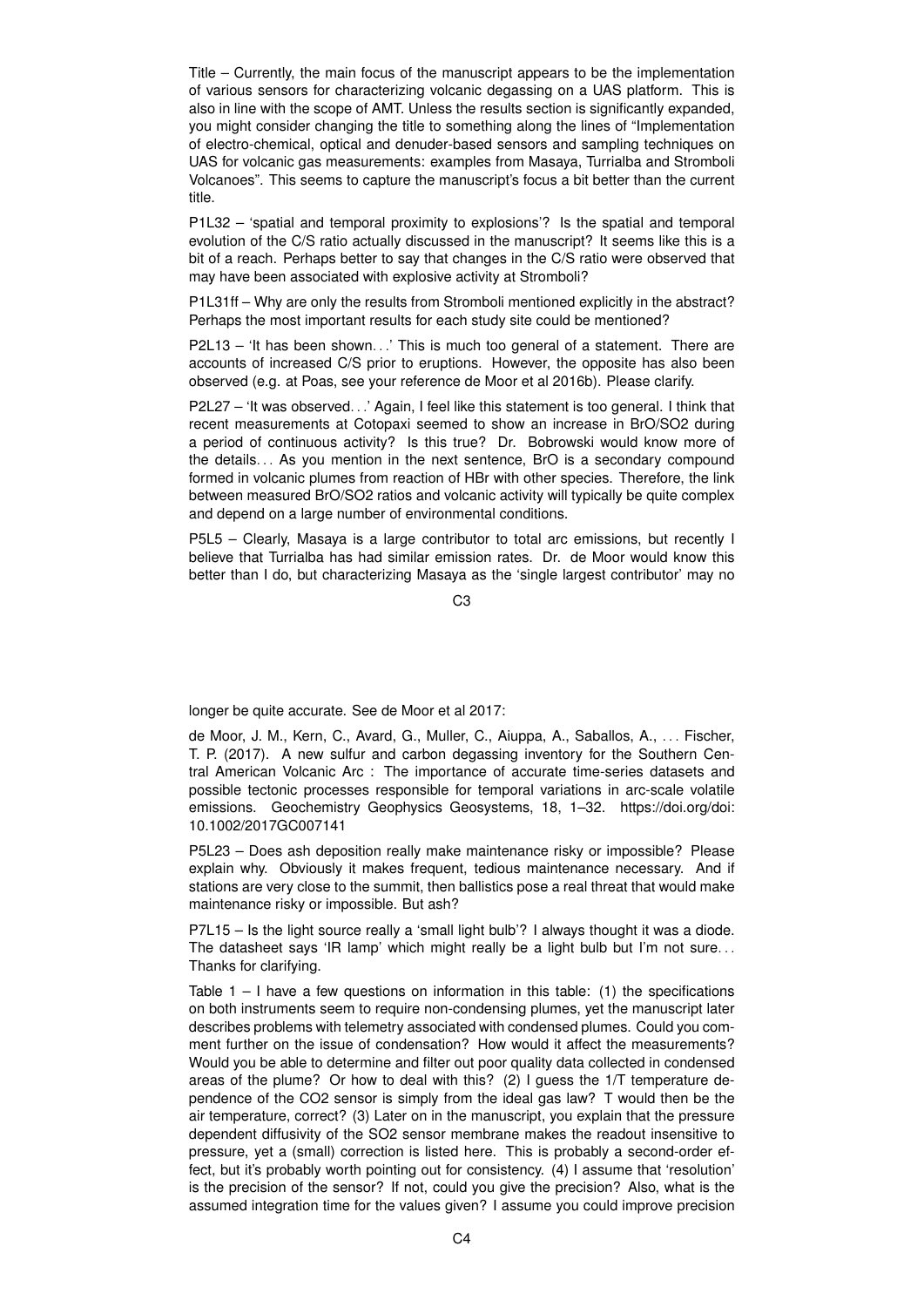by increasing the integration time, correct?

P10L3 – Can you be a bit more specific with regards to which species can be detected with your denuder system? You mention reactive bromine (BrX). Am I correct in assuming that gaseous HBr cannot be detected? What about the other gaseous species involved in the 'bromine explosion' mechanism, i.e. Br2, Br, HOBr? They can all be detected? And what about bromine taken up onto aerosols? I guess it would be invisible to the instrument?

P11L2 and Author Comment from 15 Dec 2017 – There is significant literature on the issue of comparing data from sensors with different response times. For example, it would be good to cite one or both of these studies:

Roberts, T. J., Saffell, J. R., Oppenheimer, C., & Lurton, T. (2014). Electrochemical sensors applied to pollution monitoring: Measurement error and gas ratio bias â $\tilde{A}$ T A volcano plume case study. Journal of Volcanology and Geothermal Research, 281, 85–96. https://doi.org/10.1016/j.jvolgeores.2014.02.023

Roberts, T. J., Braban, C. F., Oppenheimer, C., Martin, R. S., Freshwater, R. A., Dawson, D. H., . . . Jones, R. L. (2012). Electrochemical sensing of volcanic gases. Chemical Geology, 332–333, 74–91. https://doi.org/10.1016/j.chemgeo.2012.08.027

In the author comment from 15 Dec 2017, an EGU presentation is cited in this context, but I was not able to find the presentation online. Only the abstract is available, and this makes no mention of a method used to correct for different sensor response times. Also, please clarify how exactly the 'response time factor' is defined.

P11L22 – How long was the denuder sampling period? I.e. how long did the instrument need to hover in the plume to collect a good sample?

P13L14 – This is where condensed water is mentioned, despite the fact that the sensors are specified to require non-condensing conditions. Please explain the caveats with these measurements if possible.

C5

P14L8 – At Stromboli, explosions may be associated with CO2-rich gas slugs rising through the conduit and venting into the atmosphere. However, in this model, all the CO2 and SO2 is emitted from the vent itself. Once in the atmosphere, the gas is diluted of course, but as far as I can tell, the ratio of volcano CO2 to SO2 should remain constant over time and space. It is not at all clear to me why the C/S ratio would be different once the plume becomes more dilute. Please explain the mechanism that you are suggesting may change that ratio as the plume moves in space and time.

P14L14 – You state that the MultiGAS measurements broadly agree with the UAS measurements, but fail to mention that there appears to be quite a large systematic difference between the average values obtained by the two instruments. According to Figure 7, the MultiGAS seems to measure C/S of no more than 15, with an average of about 7, whereas the UAS instrument measured between about 10 and 65, with an average of around 30. This is a significant difference and should be addressed in the text. Simply stating that the measurements were not taken at the identical time and place is a little weak in terms of an explanation, especially given my previous comment.

P14L17 – I don't understand why high C/S ratios should be left aside. You do have at least some observations of ongoing eruptive activity during the time that you were there for the UAS measurements, and clearly the datasets overlap in time so in first order approximation, you would think that the same activity was sampled by both instruments. Can you please clarify?

Table 2 – I assume that the 'lower SO2 limit' refers to a limit below which the data was not used for deriving C/S ratios. Can you please explain how this limit was chosen and why it varied for different datasets?

Figure 6 – Either I'm not understanding or something appears to be amiss with this figure and/or the caption. The bottom two plots are labeled the same. I assume that the bottom plot should actually be the MG SO2 mixing ratio, correct? And in the caption, I assume that you mean that the SK CO2 raw data is shown in grey and the resampled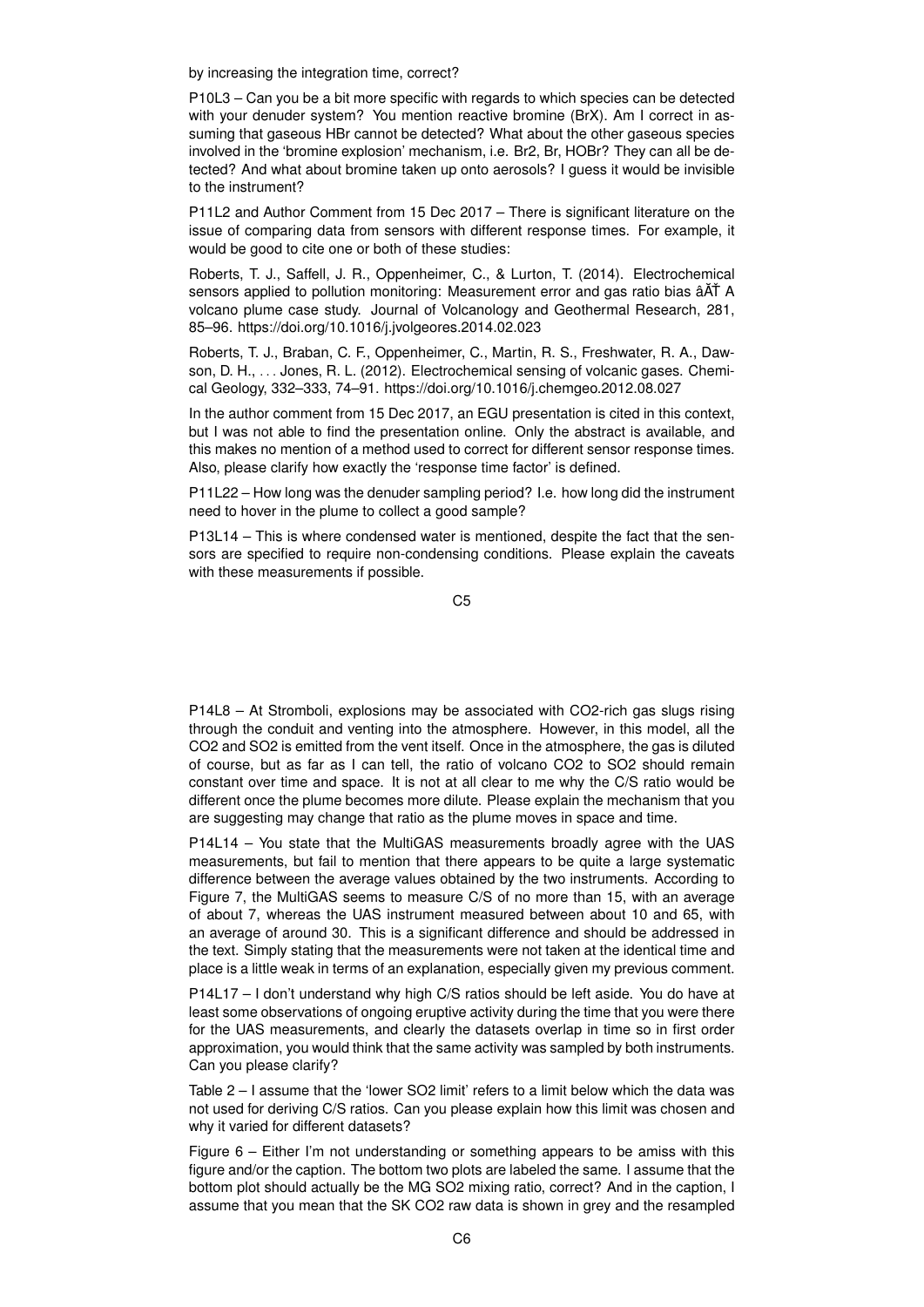CO2 data is shown in black, correct?

P17L10 – Here you point out that BrX/SO2 appears to vary with CO2/SO2, though no trend can be derived from the three obtained data points. What does this observation really mean? If BrX/SO2 was in some way proportional or anti-proportional to CO2/SO2, then one might attribute the change to various gas compositions being emitted from the volcano at different times. However, a varying dependency seems to negate this explanation as being primarily responsible. So what could possible cause this? Or is this a sign that something is wrong with the derived CO2/SO2? (also see previous comments on comparison to MultiGAS).

Figure 7 – What criteria were used to select valid MultiGAS data? You mention the different SO2 lower limits for the SK, but what about the MultiGAS? Also, as mentioned before, I think the systematic difference shown here is a bit alarming and needs some careful thought and discussion.

P20L25 – What do you mean by 'previously unstudied plume regions'? Areas very close to the vent? What do you think are the limitations on this, e.g. with regards to heat exposure, ash concentration etc.?

P20L25 – I may be wrong, but I think that UAS operations with pre-programmed flight paths have already been done, see e.g.

Mori, T., Hashimoto, T., Terada, A., Yoshimoto, M., Kazahaya, R., Shinohara, H., & Tanaka, R. (2016). Volcanic plume measurements using a UAV for the 2014 Mt. Ontake eruption the Phreatic Eruption of Mt. Ontake Volcano in 2014 5. Volcanology. Earth, Planets and Space, 68(1). https://doi.org/10.1186/s40623-016-0418-0

Minor corrections

.

The manuscript would benefit from careful proof-reading. A significant number of minor corrections would improve the legibility of the text. Listed below are some of the more

 $C<sub>2</sub>$ 

important corrections needed for clarity, but there are likely several others.

P1L18 – ... (e.g. carbon dioxide) TO THE ATMOSPHERE.

P1L19 – Consider rewording this sentence to something like: The relative abundance of carbon and sulfur in volcanic gas as well as the total sulfur dioxide emission rate from a volcanic vent are established parameters in current volcano monitoring strategies, and they oftentimes allow insights into subsurface processes. On the other hand, chemical reactions involving halogens are thought to have local to regional impact on the atmospheric chemistry around passively degassing volcanoes.

P1L21 – Recommend removing 'on board'

P1L22 – Recommend removing 'with such new measurement strategy'

P1L23 – Consider appending the altitudes to the individual volcanoes, e.g. Turrialba Volcano (3,300 m), Stromboli Volcano (930 m) . . .

P1L27 – Remove ',' after including

P2L6 – Consider mentioning v. Glasow et al 2009 for a more complete treatise of plume chemistry? von Glasow, R., Bobrowski, N., & Kern, C. (2009). The effects of volcanic eruptions on atmospheric chemistry. Chemical Geology, 263(1–4), 131–142. https://doi.org/10.1016/j.chemgeo.2008.08.020

P2L11 – There are a few other recent articles that could be mentioned in this context:

Mason, E., Edmonds, M., & Turchyn, A. V. (2017). Remobilization of Crustal Carbon May Dominate Volcanic Arc Emissions. Science, 357, 290–294. https://doi.org/10.1126/science.aan5049

de Moor, J. M., Kern, C., Avard, G., Muller, C., Aiuppa, A., Saballos, A., ... Fischer, T. P. (2017). A new sulfur and carbon degassing inventory for the Southern Central American Volcanic Arc : The importance of accurate time-series datasets and possible tectonic processes responsible for temporal variations in arc-scale volatile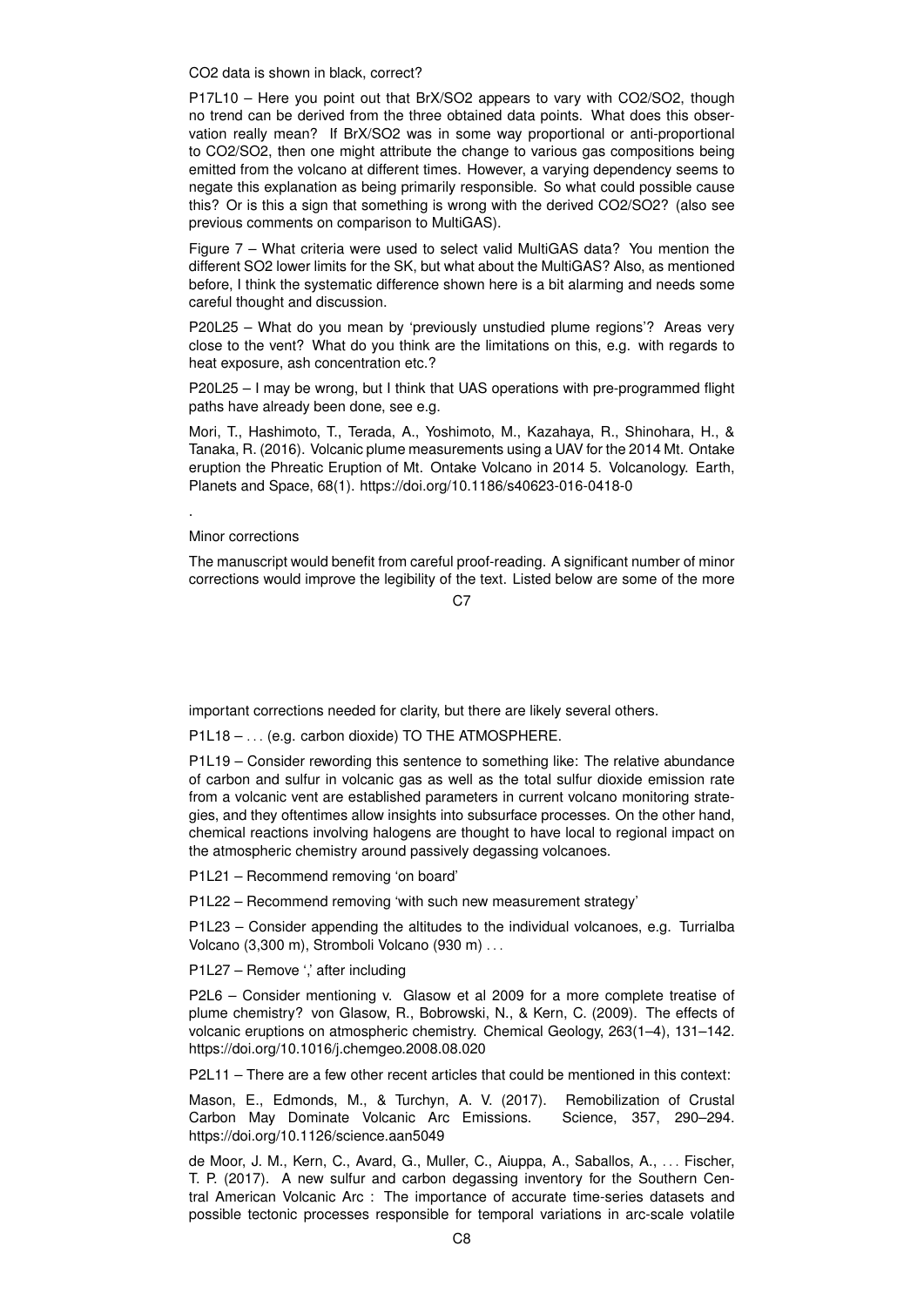emissions. Geochemistry Geophysics Geosystems, 18, 1–32. https://doi.org/doi: 10.1002/2017GC007141

P2L12 – the observation of gas composition changes HAS BECOME an important tool

P2L18 - . . . characterization of volcanic ACTIVITY IS GAS EMISSION RATE. Particularly, the determination of SO2 FLUX has become...

P2L21 - . . . manned AIRCRAFT, . . .

P2L22 - . . .poorly accessible TERRAIN.

P3L13 – crater rim MAY BE ASSOCIATED WITH a considerable . . .

P3L14 – Perhaps be more general and say that gas monitoring stations are deployed in close proximity to active volcanic vents (rather than 'at the crater rim')

P3L25 – please specify that 'DRONE-BASED sampling' has not yet been reported.

P3L27 – Change 'systems' to 'system'.

P4L7 – 'horseshoe-shaped area THAT IS NOT SAFELY ACCESSIBLE ON FOOT'

P4L8 – 'well accessible, and numerous monitoring stations have been installed here for continuous observation of the ongoing volcanic activity'

P4:14 – The UAV was mostly launched at the northern shelter

Figure 1 caption – Overview OF the sampling. . .

P5L9 – the 'DCO-DECADE' and NOVAC acronyms should probably be explained and perhaps a reference can be added where more information can be found on DCO-DECADE?

P6L9 - . . . using PROPELLERS with a diameter. . .

P6L17 . . . areas of dense plume IN WHICH to hover the system. . .

C9

P7L1 – within a radius of a few meters AROUND THE INLET.

P7L2 – please clarify what you mean by 'which represents homogeneous conditions for a widely spread out plume'. I did not understand this phrase.

Figure 3 caption  $-$  (c) interior view OF the  $\dots$ 

P9L6 . . . foam case AND HAS a total weight of 500 g.

P9L8 – Gas was pumped through the sensors in series.

P9L20 - . . . to ensure that weight requirements WERE MET.

P9L23 – change 'mixing ration' to 'mixing ratio'.

P10L21 – Consider replacing 'Evaluation' with 'Validation'

P13L7 - . . .above ground level OF 1080 m was recorded

P14L4 – These flights covered distances OF between 11 and 419 m from the vent

P14L5 – Consider changing 'gas masses' to 'gas clouds' or similar to avoid confusion with a measure of weight.

P14L8 – change 'explosion' to 'explosions'

P14L13 – Recommend removing 'has'

P14L15 – Remove 'an' before ordinary

P14L16 - ... both instruments DID not MEASURE SIMULTANEOUSLY or...

P17L4 - ... bromine SPECIATION in volcanic plumes has been THE subject of...

P17L8 - . . . The DATA PRESENTED HERE for the first minute after emission HIGH-LIGHT the potential...

P17L9 - ... thus OBTAIN a better understanding...